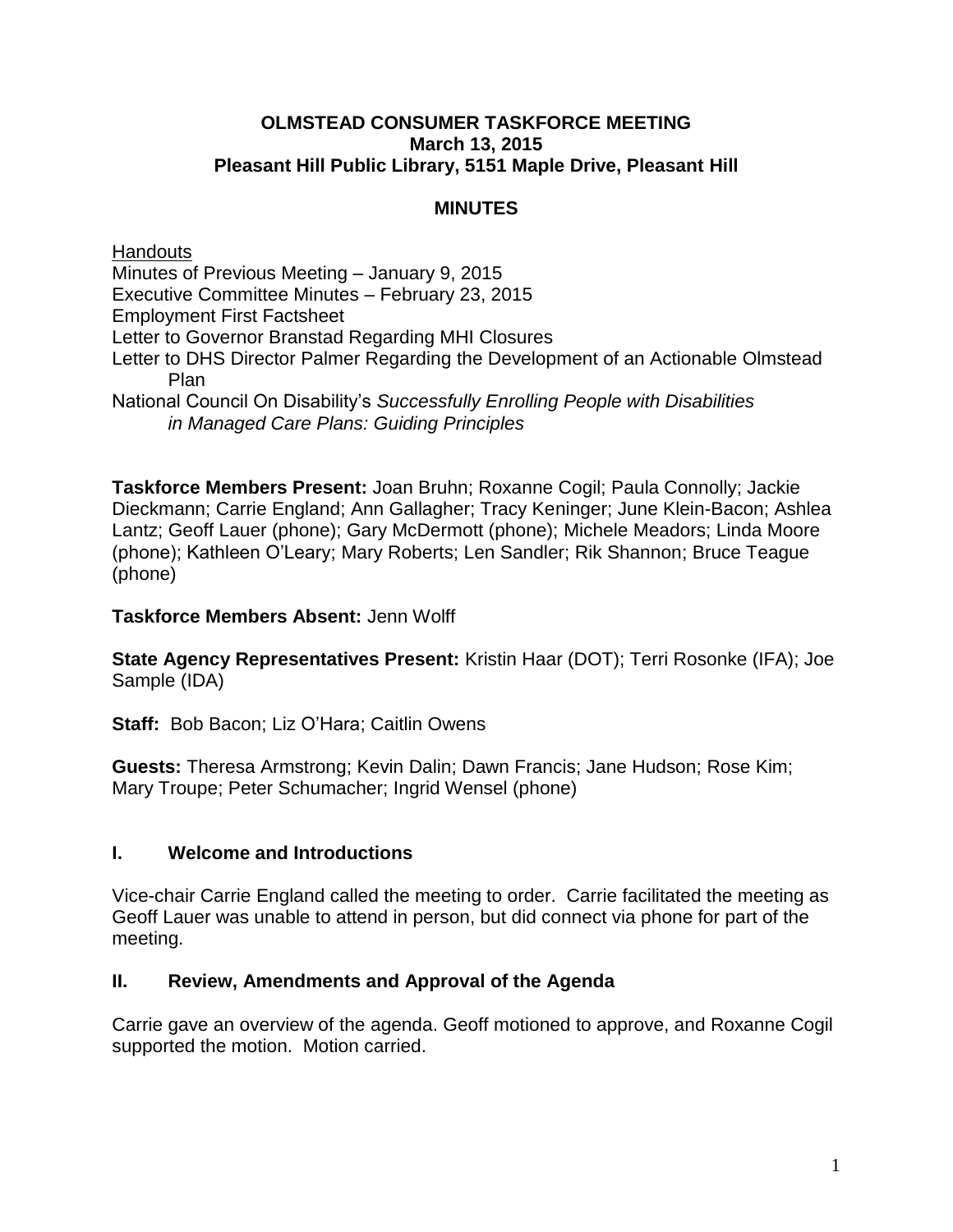### **III. Review, Amendments and Approval of the Minutes of the Previous Meeting – January 9, 2015**

Carrie opened the floor for corrections or amendments to the January meeting minutes, noting because the call was conducted via teleconference that it was difficult to ensure all who attended were recorded by staff. No corrections or amendments were proposed. Len Sandler motioned to approve the minutes, Joan Bruhn supported the motion. Motion carried.

### **IV. Executive Committee Report**

### A. Mental Health Institutes Closures Letter

Carrie explained that the executive committee approved a letter to the Governor regarding the closures of the mental health institutes at Clarinda and Mount Pleasant. The letter acknowledged that closing the institutions ultimately aligns with *Olmstead*, but it is necessary to ensure proper supports exist in the community before such closures occur. Geoff sent the letter on behalf of the Taskforce in late February.

### B. Legislative Update

Carrie gave an update of some of the legislative issues that were discussed at the last executive committee call.

ABLE Act: The Achieving a Better Life Experience Act (ABLE Act), which was passed by Congress in December 2014. The ABLE Act allows people with disabilities to establish tax-free trusts where money can be deposited to pay for future disability related expenses that help them maintain their health, independence, and quality of life. People with disabilities can save up to \$100,000 in their account without losing eligibility for other services, including Social Security benefits. To be eligible the disabling condition must have occurred prior to age 26. The Iowa Senate Human Resources committee approved a study bill (SSB 1210) to ensure Iowa is ready to implement the program as soon as federal rules are finalized.

Iowa Telehealth Act (HF 218): This bill recognizes the important tool telehealth is in overcoming geographic barriers to health care in Iowa, and would require the Iowa Medicaid program to reimburse physicians for telehealth services provided to Medicaid patients. This is an important *Olmstead* issue, not only because of the well-known shortage of mental health professionals in the state, but also because access to services can help people remain in the community, including those who live in parts of the state where access to certain services might be especially limited.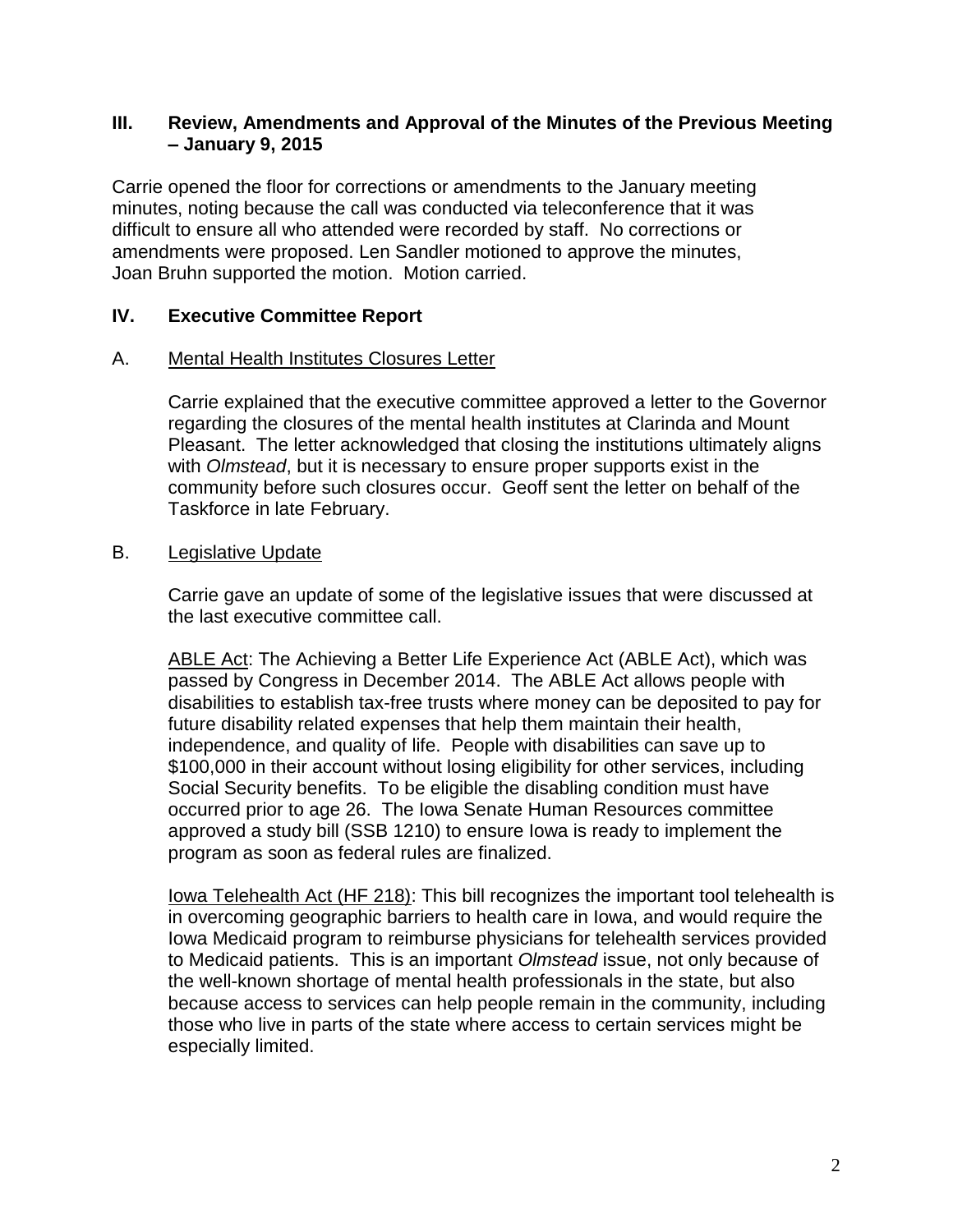### **V. Employment Committee Report**

### A. Employment First Factsheet

Ashlea Lantz provided an update on the Employment First Factsheet that was discussed at the January meeting. The Factsheet was included in the meeting materials for review, and has been endorsed by the DD Council, APSE, and ICIE. The Factsheet is intended to educate legislators on E1st in Iowa, and a second Factsheet written for consumers and families will be created based on the current Factsheet.

B. Action Item: Request for Taskforce endorsement of the Employment First Factsheet. Michele Meadors motioned to endorse the Factsheet and Len supported the motion. Motion carried.

### C. Advocacy Concern

Ashlea gave an overview of an issue that was called to the Taskforce's attention regarding employment and individuals receiving disability benefits. The Taskforce was contacted by Mary Lynn Revoir regarding a specific issue she was having with a client, and concerns about the overall interpretation of Iowa's Medicaid Buy-In Program. Ashlea followed-up with Mary Lynn who explained she was working with a client who was a Social Security Disability Insurance (SSDI) and Consumer Directed Attendant Care (CDAC) recipient and worked their way off of SSDI due to exceeding the substantial gainful activity threshold. Ashlea provided clarification that someone can roll on to Medicaid for Employed Persons with Disabilities (MEPD) to continue receiving CDAC or other SCL services.

 Ashlea suggested the Taskforce consider bringing additional awareness to this issue in order to make it more recognizable and clear to people, as it is an issue that continues to come up. Michele suggested speaking to someone at Iowa Workforce Development. Ann Gallagher added that people do not know what services and supports are out there, and that Mary Lynn does a good job of helping people navigate the complex system, which is so important because it is overwhelming especially if you are in crisis. Ann added the education component is especially important in rural areas- people need to know what is available and how to get it. Ashlea suggested this as a topic for follow-up for the Employment Committee.

### **VI. Nominations Committee Report**

### A. Report on Member Recruitment/Selection Process

Because Jenn, the chair of the Nominations Committee, was unable to attend the meeting, Carrie reported on the new member recruitment and selection process.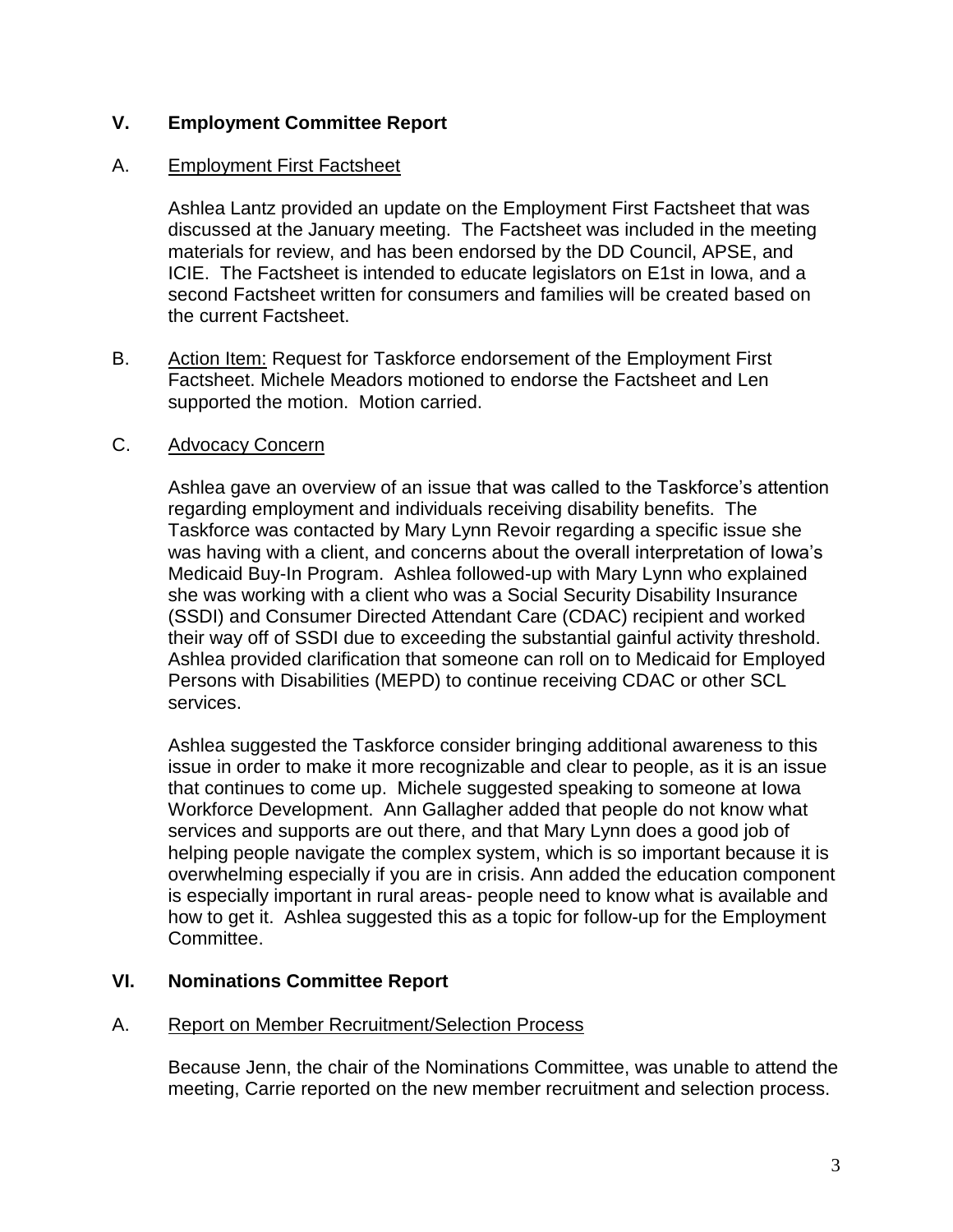The Taskforce received 21 applications to fill 10 open positions. Two of the open seats were for one year terms as they were filling vacancies. The Nominations Committee met twice to discuss the applicants and used a scoring system to assign points based on target characteristics, strength of application, and advocacy experience. At the first meeting the Committee narrowed the list down to 13 candidates to reference check. Caitlin Owens conducted reference checks for the top candidates using a list of questions developed and approved by the Committee, and sent a summary of the results prior to the second meeting.

B. Action Item: Recommendation for Appointment of Ten Candidates to Membership on the Olmstead Consumer Taskforce

Carrie reported that the Committee was impressed with the caliber of applicants, and very pleased with the finalists. Carrie read a brief biographical description of each individual. Moved by Paula and supported by Jackie Dieckmann (1) to approve appointment of the following individuals to the Olmstead Consumer Taskforce: Dawn Francis, Kris Graves, Tammy Nyden, Rick Samson, Ingrid Wensel, and Rosana Zamora; and (2) to approve the reappointment of Roxanne Cogil, Ashlea Lantz, Mary Roberts, and Bruce Teague. Motion carried.

## **VII. Election of Officers**

Carrie reported that Geoff's term as Chair is up and he is not eligible for re-election, though he will remain on the Taskforce and will sit on the Executive Committee as Immediate Past Chair. Carrie also reported that both she and Paula's terms on the Taskforce are ending, leaving the Vice Chair and Secretary positions open. Carrie reported that prior to the meeting June Klein-Bacon put her name in for consideration for the Chair positon, and Joan Bruhn put her name in for consideration for Secretary. Carrie called for nominations from the floor, particularly for the positon of Vice Chair.

Jackie asked for an overview of what the roles entailed, and Carrie provided an overview from the Taskforce bylaws. She noted that from her experience the role of Vice Chair does not require a large time commitment, but has been a good way to feel more connected to the Taskforce.

Michele Meadors put her name in for consideration for the Vice Chair positon.

Moved by Mary Roberts and supported by Paula to elect June as Chair, Michele as Vice Chair, and Joan as Secretary. Motion Carried.

## **VIII. Transportation Committee Report**

### A. Refueling Assistance Bill

Gary McDermott reported on the Refueling Assistance Bill that he has been working on closely with Senator Hart. Gary reported the language is currently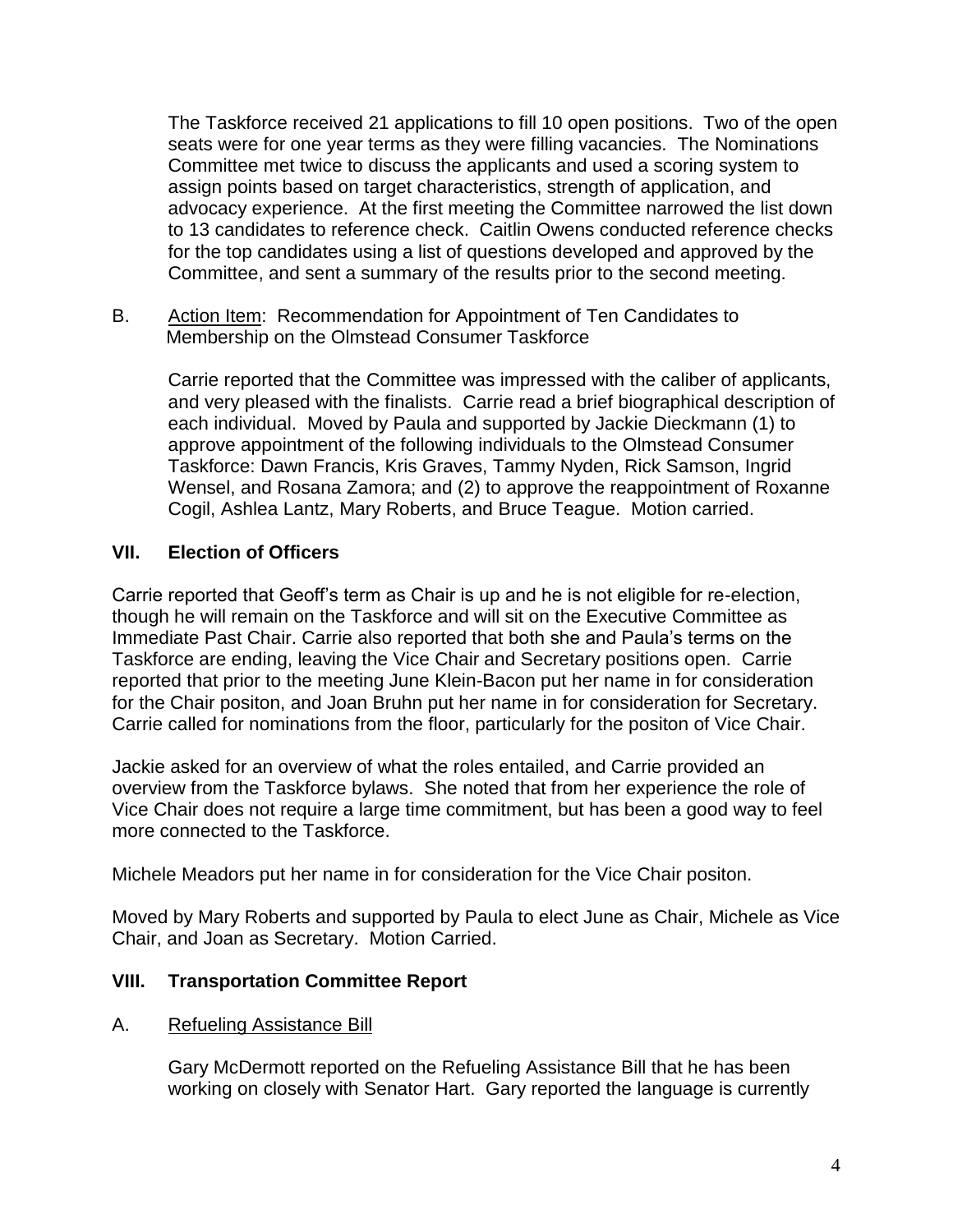being reworded because the petroleum marketers are unhappy with the wording of "call buttons" and wanted it to be changed to "refueling assistance device" which is a direct call system. The definition has been written for the device and can be operated with a closed fist. Gary reported the new draft should be finished shortly, and that the legislation did make the funnel and is headed to Ways and Means.

### B. Non-Emergency Medical Transportation

Gary gave an overview of a new TMS policy for providing members rides through Paratransit, when the members are already approved to ride. For paratransit agencies who charge fares, the member will be required to pay the fare and submit a request for reimbursement to TMS, which is concerning to consumers and advocates. DRI has heard from clients and providers that certain individuals cannot afford the up-front cost of multiple fares per month due to low income, and these concerns were echoed at a NEMT Member Advisory Board held on March 12<sup>th</sup>. Paula moved that the Taskforce voice opposition to the new TMS policy and Ann supported. Motion carried.

Michele brought up another transportation related issue she thought the Taskforce should be aware of. Michele reported that she is a member of the Transit Riders Authority Committee (TRAC), which is a group of 13 individuals who advise DART staff and the DART commission. She reported paratransit busses in some areas are being replaced with different busses that are narrower, have more steps, and are not as smooth of a ride. Of additional concern, more staff training seems needed on how to operate the busses, and because of the new design a bus driver would have to exit the bus and go around the side in the event of an emergency. Carrie suggested this as a topic for further discussion at the next Transportation Committee meeting.

Michele also noted that she is working on a sidewalk survey in Polk County with the Des Moines Area Metro Planning Organization (MPO). Once the survey is complete in Polk County they plan to expand to rural areas. Michele asked if anyone has any sidewalk issues to email her, particularly if they are near medical facilities, as those are the highest priority.

## **IX. MHDS Redesign Committee Report**

June noted that while the MHDS Redesign Committee has not formally met recently, she has been working on compiling the results of the Integrated Health Homes (IHH) survey that the Taskforce distributed last fall, the purpose of which was to get feedback from consumers, families, and providers on the roll-out, implementation, and early phases of the IHH programs in Iowa.

June reported that as of March 9 of this year, 22,086 Iowans have enrolled in the Magellan IHH program. Magellan, a behavioral health managed care company,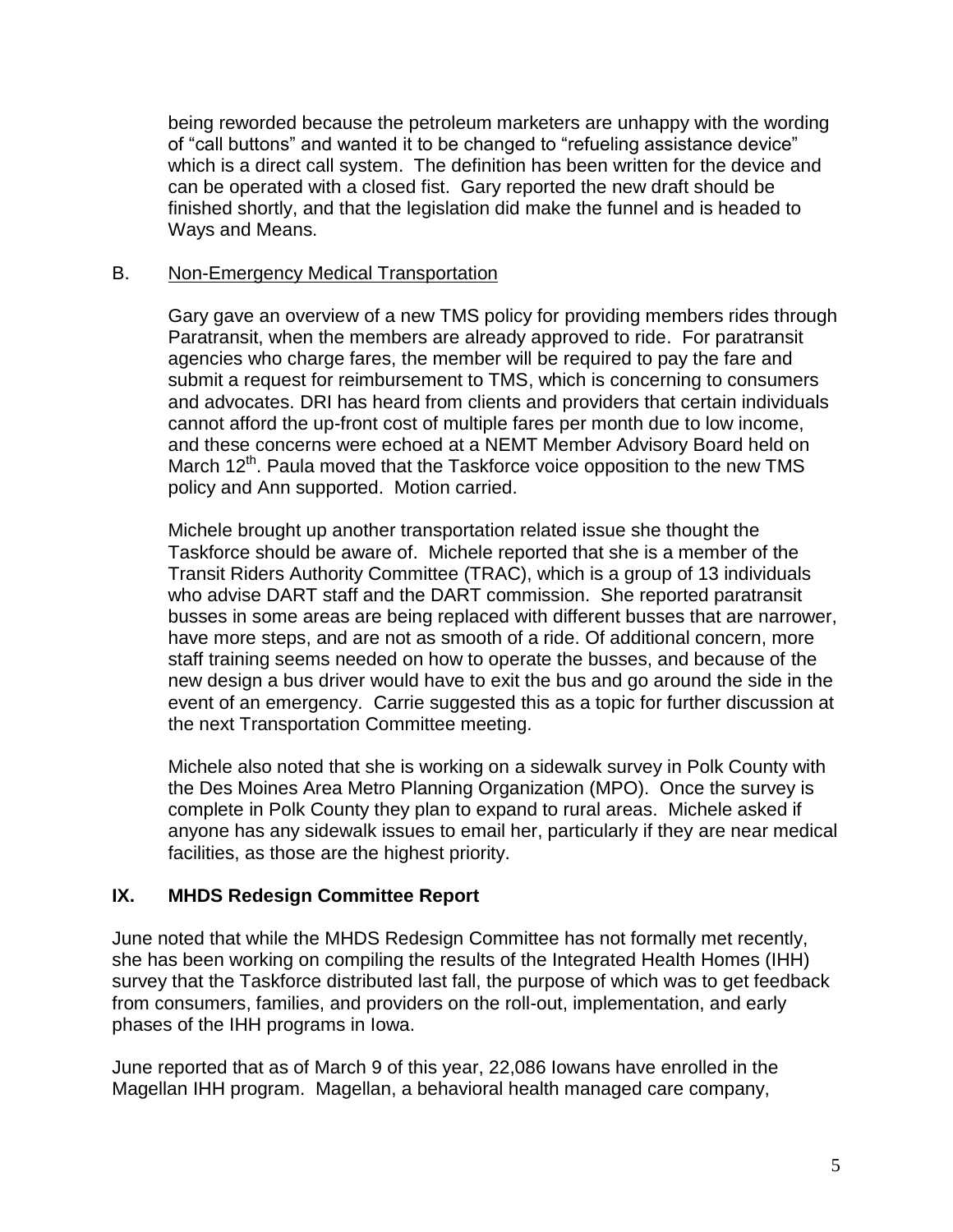operates both adult and children's models of the program statewide, serving 11,944 adults and 10,142 children respectively. June explained that the goal of IHH program is to provide team based, patient-centered, coordinated care for adults with serious mental illness (SMI) and children with serious emotional disturbance (SED). The roll out of these programs came in three stages across the state, in hopes of allowing for training, ease of enrollment, and a smooth transition.

June said the Taskforce, along with other advocates across the state, began hearing feedback, both positive and negative, about the programs in early 2014, at which point some programs had rolled-out, while others were still preparing for the transition. In an effort to meaningfully collect and process the feedback, the Taskforce created an online survey that collected responses from July 15, 2014 through September 30, 2014. These dates ensured that the survey was available until the final roll-out phase had been operational for three months.

June noted that she hopes the feedback collected will be considered carefully by advocates, policy makers, providers, and others. She said in particular the forthcoming Medicaid Modernization initiative could encounter some of the same challenges, and will impact the children, families, caregivers, and service providers who so recently experienced the transition to the IHH service model.

June summarized the survey results, explaining that the survey collected both narrative responses and answers to multiple choice questions about satisfaction with services and wait time for services. The responses to the narrative question "please share a positive or negative experience with your affiliated IHH" were roughly 70% negative or challenging experiences. Some comments listed specific problems they were experiencing, while others listed more general challenges like a lack of communication, confusion with the process, caseloads too high, staff need better training, the process takes too long, unfulfilled needs, and a lack of choices.

June said the report would be sent out as soon as it is finalized.

## Discussion:

It was asked whether there would be a follow-up survey now that the program has been operating for longer to see if opinions and experiences have changed. June said that is a possibility and something the Committee will discuss further. A question was asked about the demographics of the respondents. June reported that about 64% of the respondents were professionals in the human services field, 18% were people with a disability, 14% were family members, and the remainder identified as either a caregiver or a friend.

## **X. Medicaid Modernization Overview (Liz Matney and Deb Johnson, IME)**

Liz Matney and Deb Johnson from IME presented on the Iowa High Quality Health Care Initiative. Liz provided the following overview: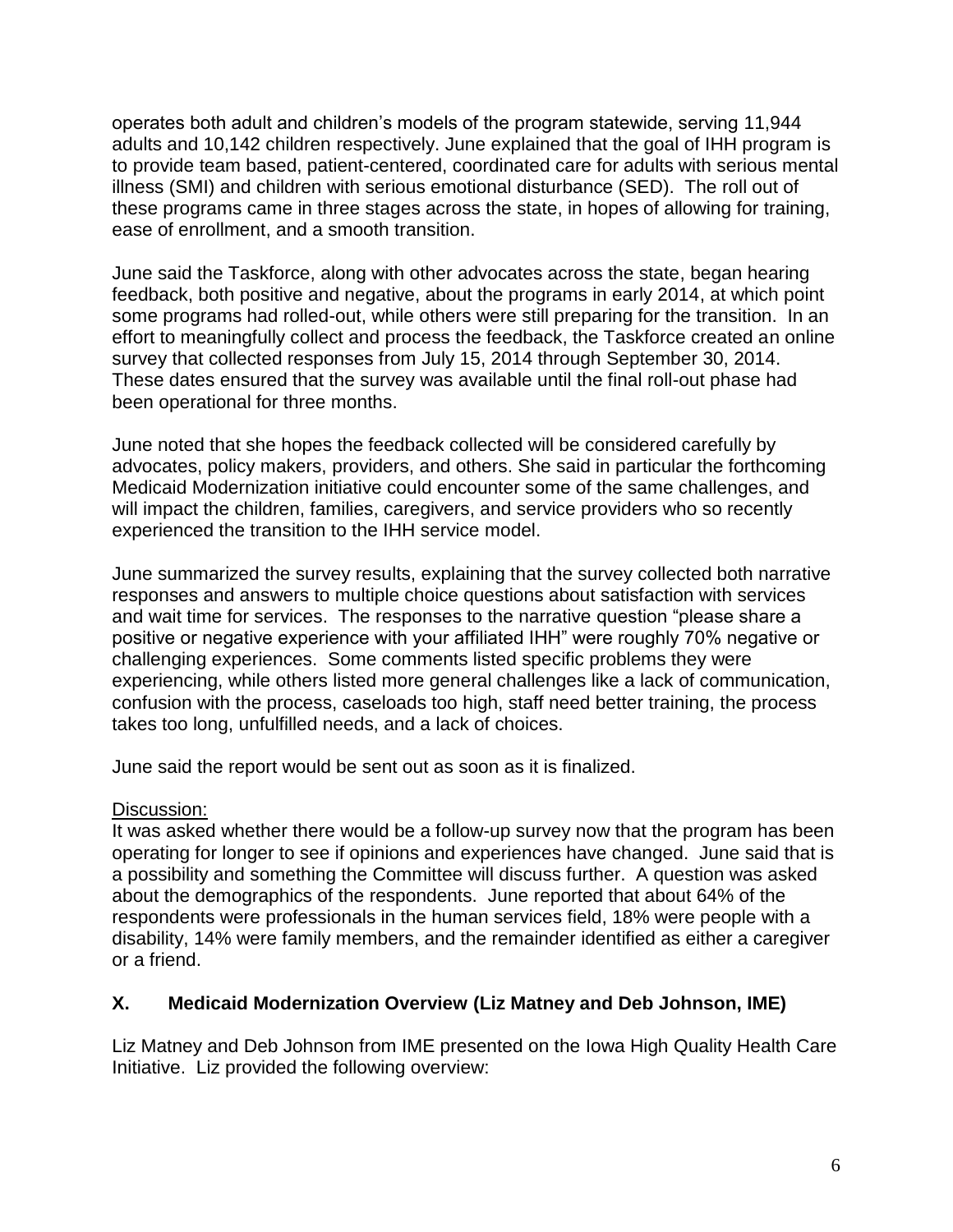- Medicaid in Iowa currently provides health care assistance to around 560,000 people and has an annual budget of approximately \$4.2 billion. A key budgetary challenge has been the costs of providing services increasing while the federal funds needed to provide those services has been decreasing. The cost of delivering Medicaid services has increased by 73% since 2003, and is projected to grow by 21% in the next three years.
- Currently Iowa enrolls a portion of its Medicaid population in managed care plans, but aside from PACE none of the plans provide a comprehensive benefit plan. Most Medicaid enrollees are served by a fee-for-service model, which incentivizes volume rather than quality and outcomes.
- One of the challenges of the current model in Iowa is that it does not adequately manage care for the most expensive members, which in turn drives up costs to Iowa's taxpayers. The top 5% of high-cost, high risk members account for 90% of hospital readmissions within 30 days, 50% of prescription drug costs, and 75% of total inpatient costs.
- A snapshot of how managed care works is Medicaid agencies contract with managed care organizations (MCO) to provide and pay for health care services. The MCO establishes an organized network of providers, as well as guidelines to assure appropriate services are provided at the right time, in the right way, and in the right setting.
- Currently over half of Medicaid beneficiaries nationwide are enrolled in comprehensive risk-based managed care plans. Under comprehensive risk based managed care, an MCO receives a fixed monthly fee per enrollee and assumes full financial risk for delivery of covered services.
- The goals of Medicaid Modernization include improving quality and access, greater accountability for outcomes, and creating a more predictable and sustainable Medicaid budget.
- The Department of Human Services will contract with 2-4 MCOs to provide services to Iowa Medicaid, Iowa Health and Wellness Plan, Healthy and Well Kids in Iowa (hawk-i) programs, long term care and HCBS waiver recipients, and the medically needy.
- The projected savings in the first 6 months is approximately \$51 million, which is expected to be achieved by reducing unnecessary and duplicative services, not by cutting services or rates. Services are set to begin on January 1, 2016.
- MCOs will be expected to develop strategies to integrate care across the system, and will include physical health, behavioral health, and long-term services and supports. Dental services will not be included because the Dental Wellness Plan has been successful, and dental access is an issue in Iowa.
- Care coordination must be delivered in a person-centered manner and address client need through individualized care plans.
- Eligibility for Medicaid, Iowa Health and Wellness, and hawk-i will not change, nor will services or benefits. Members will have the option to choose their MCO, and will be auto enrolled if they do not. Current provider networks and rates will remain the same through June 2016 for behavioral and physical care, and through December 2017 for long term care providers (including facilities, HSBS Waiver, and CMHC). Providers can be part of more than one MCO network.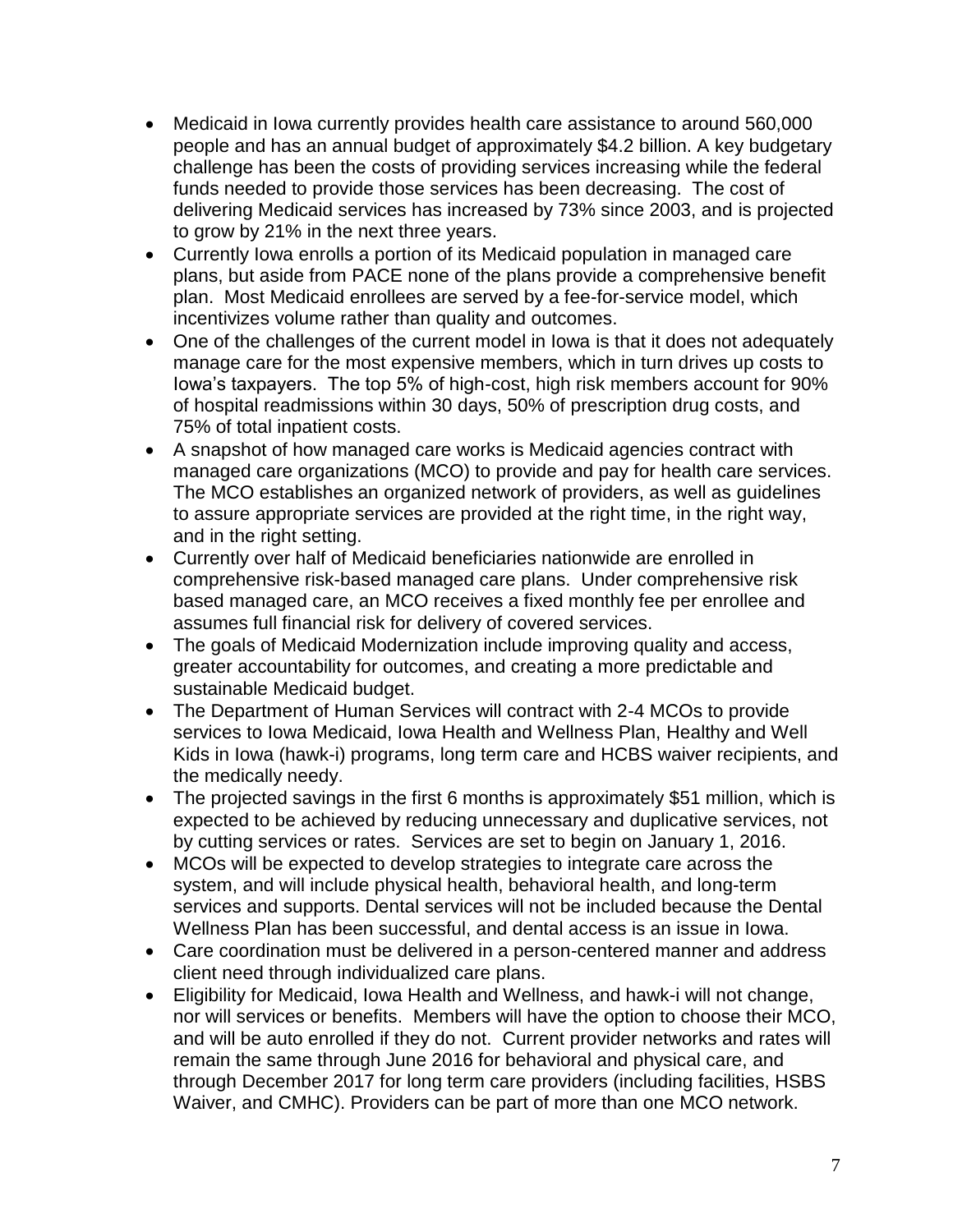MCOs will pay providers directly within a similar timeframe as Medicaid currently does, and they will authorize services based on state policy and administrative rule.

Liz concluded the overview by acknowledging that the timeline for implementation is aggressive, but they have been talking with states who have implemented managed care in various forms in hopes of leveraging their experience and looking at best practices. Liz encouraged anyone with questions or comments to formally submit them to DHS by March 20<sup>th</sup>, as an amended RFP is expected to be released on or around March  $26<sup>th</sup>$ . She said they will continue to read comments after March  $20<sup>th</sup>$  and it is possible for additional amendments to be made to the RFP. She said weekly FAQs will be published on the Medicaid Modernization website.

# **XI. Managed Care Discussion**

Carrie led a discussion of the morning's managed care presentation. Taskforce members and guests shared questions and comments to be compiled and submitted to DHS.

### **XII. Presentation on Sustainability Grant and Opportunity for Taskforce Feedback (Joe Sample- Iowa Department of Aging, and Gary Broils- Consultant)**

Joe Sample from the Iowa Department on Aging, and Gary Broils, a consultant with McGladrey, LLP gave a presentation on the transformation of Iowa's LTSS programs and functions into a "no wrong door" system.

Joe provided background on the grant from the Administration for Community Living. It is a Title IV discretionary grant, and the goal is to identify strategies to create a sustainable no wrong door system. The key components of the grant are a statewide toll-free communications system/network, single searchable LTSS database, website integration with LTSS database, as well as local coordination centers and access points. Gary is working with IDA to build the three year sustainability plan by conducting an environmental scan of what services are currently being provided in Iowa. The purpose of presenting to the Taskforce was to seek information and feedback from the consumer perspective.

Gary gave an overview of the action plan for the information collection. On the state level they want to understand what the funding is, and how it impacts the state budget. They are researching what other states do, either by reviewing publicly available information or by reaching out to individuals in those states. At a local level they are interested in current funding sources and expenses, what goes into providing direct services, and other information from local partners. Initially they will collect information through surveys, but plan to conduct in-person sessions to get more in-depth information. Finally, to gather more information from the consumer perspective they will use information already collected by IDA through their consumer experience surveys and expand to collect more targeted information.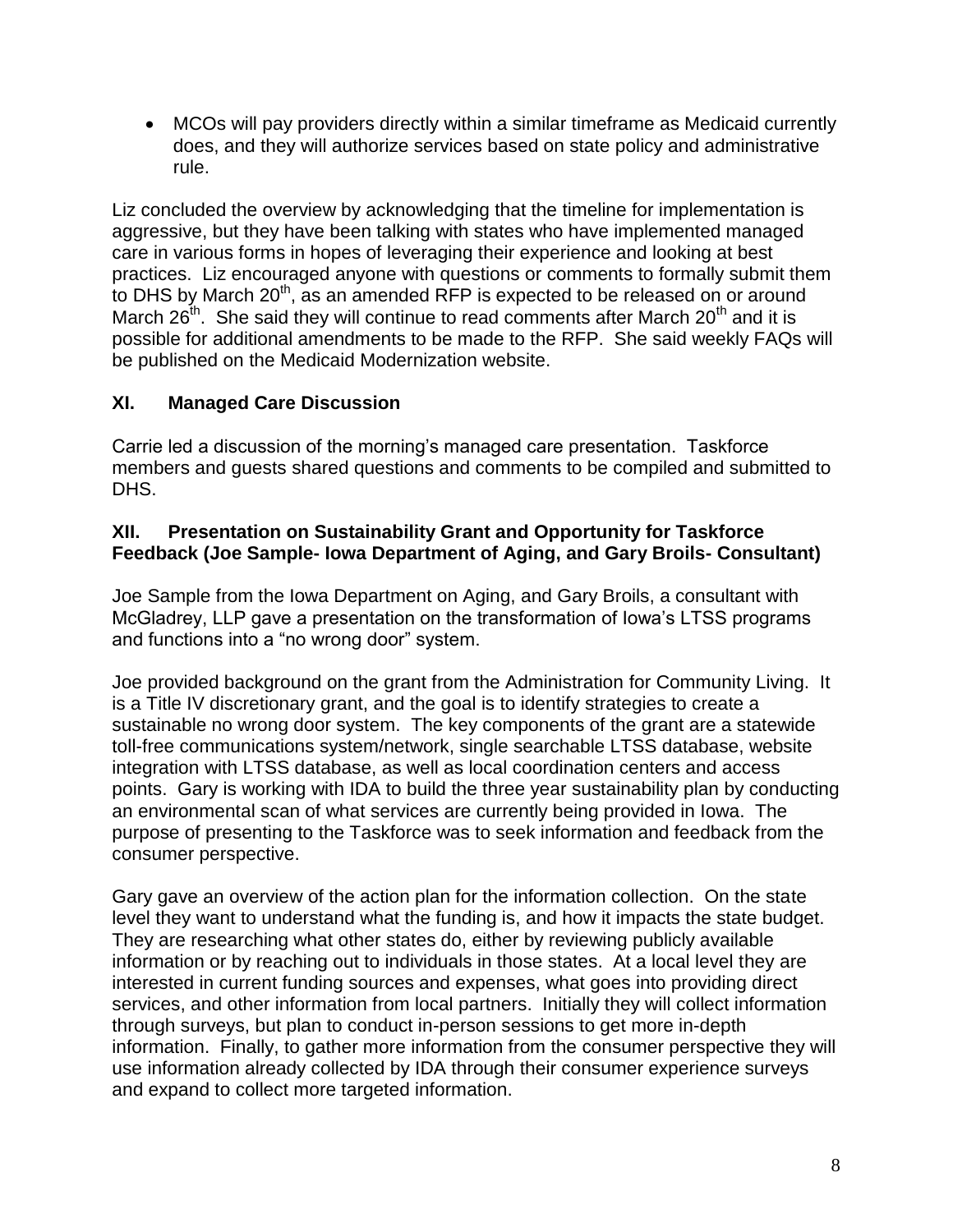# Discussion:

Concerns were voiced regarding the status of Iowa COMPASS and how current systems will be incorporated into NWD. Joe said currently there are wrong doors, and the goal of this model is to create a backbone network that allows multiple agencies and partners to plug into one system, rather than the current landscape of several databases but no single one everyone can count on. Regarding how the database will be updated to ensure information is timely, Joe said an RFP will be created to get one vendor who will be the last touch for all data, rather than multiple sources being responsible for their own data. It was mentioned that the NWD operation has been framed in terms of aging, not people with disabilities.

A Taskforce member asked how the database will be updated to make sure people are getting timely information. Joe reiterated that they are planning on getting an RFP out for a vendor who will be the last touch for all data, versus multiple sources being responsible for their own data. How this is sustained goes back to the three year plan.

# **XIII. State Agency Reports**

Department of Transportation: Kristin Haar discussed the 2015 Passenger  $Tran$ sportation Summit, which will be held on May  $14<sup>th</sup>$  in Marshalltown. The information for the Summit will be sent to Caitlin and distributed via email to the Taskforce.

Center for Disabilities and Development: Bob Bacon introduced two new staff members, Rose Kim and Peter Schumacher, who work at the Hoover Building. Rose will be working on outcomes and performance measures for MHDS redesign, and Peter will be providing staff support to the MH Planning Council and the MHDS Commission. Bob also commented with regard to the earlier discussion, that Iowa COMPASS--which has served as a core part of the "D" in Iowa's Aging and Disability Resource Center (ADRC) model—is at serious risk for dissolving. He said it has been around since 1986 and, while it is not perfect, it is particularly strong in assistive technology and has an exemplary collaboration with the UI College of Law.

# **XIV. Taskforce Member Reports**

Michele talked about a grant she is a part of at Mercy which helps people with transportation for 30 days after being discharged from the hospital. This is a service for people who cannot afford or otherwise secure transportation. She said it is starting small, but hoping to expand.

Ann Gallagher said she is going to a workshop on mental health and rural at-risk populations in St. Louis. She said as a member of Olmstead and some other groups she is hoping others might take a look at the list of sessions and give her feedback on what might be useful or interesting to attend, and she will report back on what she learns. Ann will send the list of breakout sessions to Caitlin to forward by email.